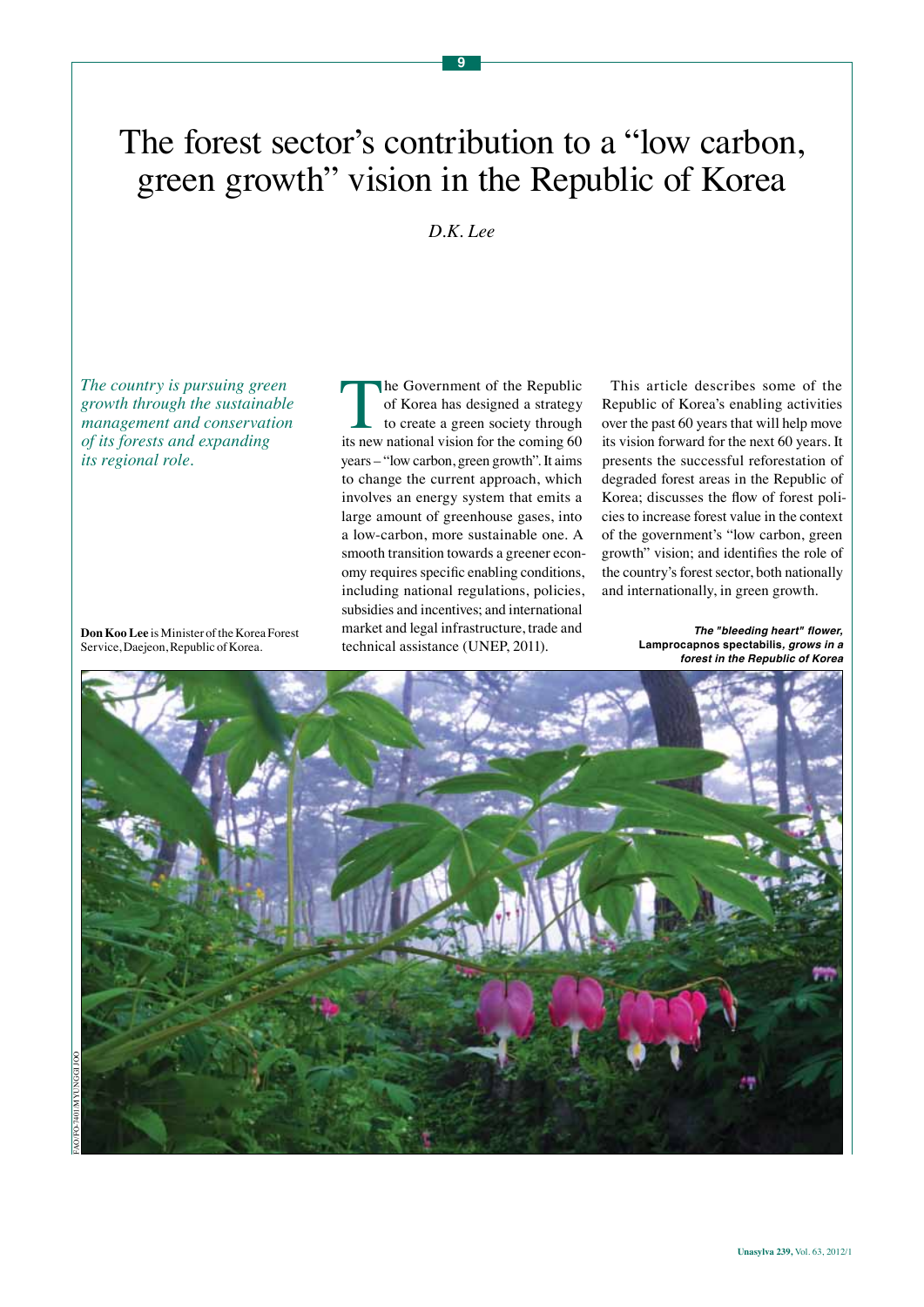### **Forest loss and forest recovery**

The forests of the Republic of Korea cover 6.4 million hectares (ha), or about 64 percent of the total land area. In the past, particularly during the first part of the twentieth century, forests in the country were severely degraded. Until the 1960s, forests in the Republic of Korea suffered because of wars, illegal cutting and uncontrolled shifting cultivation. The timber stock volume dropped sharply to about  $10 \text{ m}^3$  per ha. However, after a series of successful reforestation programmes, described below, the stock had grown to  $126 \text{ m}^3$  per ha by 2010 (see, for example, Figure 1). Table 1 shows the increase in growing stock over time. The reforestation projects carried out by the Government since 1945 have resulted in about 12 billion trees planted on 4.25 million ha of land across the nation (Korea Forest Service, 1997).

### **Fuelwood plantation project, 1945–1976**

The main causes of forest loss were largescale clearing of forests and exploitation

*1* **Degraded forest in Pohang, Gyeongbuk Province, in the 1960s (top). In 1974, this area benefited from an erosion control project. The same area in the 1990s (bottom) shows the result of successful rehabilitation and restoration**

| <b>TABLE 1. Forest area and growing stock over time</b> |  |  |
|---------------------------------------------------------|--|--|
|---------------------------------------------------------|--|--|

| Year | Area (1 000 ha) | Growing stock (1 000 m <sup>3</sup> ) | Growing stock $(m^3$ per ha) |
|------|-----------------|---------------------------------------|------------------------------|
| 1960 | 6700            | 63995                                 | 9.6                          |
| 1970 | 6 6 1 1         | 68 7 72                               | 10.4                         |
| 1980 | 6 5 6 7         | 145 694                               | 22.2                         |
| 1990 | 6476            | 248 426                               | 38.4                         |
| 2000 | 6430            | 387758                                | 60.3                         |
| 2010 | 6369            | 800 025                               | 125.6                        |

*Source:* Korea Forest Service.

of forest resources for food and fuel. A substantial amount of fuelwood was required for heating homes in winter. The government initiated national fuelwood plantations in 1945, but the plans ended when the Korean War broke out in 1950. According to an inspection conducted in 1972, 56 percent (436 000 ha) of total plantations (780 000 ha) had survived (Lee, Lee and Kim, 1999).

During the 1960s and 1970s, in response to critical demand for wood for fuel energy in local communities, the government implemented a massive plantation plan using fast-growing trees. Species such as pitch pine (*Pinus rigida*), black locust (*Robinia pseudo-acacia*), alder (*Alnus* species) and sawtooth oak (*Quercus acutissima*) were planted, mostly from 1962 to 1972. Economically valuable species of fruit trees such as sweet chestnut (*Castanea crenata*  var. *dulcis*) and timber-producing species

such as Japanese larch (*Larix kaempferi*), Korean pine (*Pinus koraiensis*) and Japanese cypress (*Chamaecyparis obtusa*) were also planted. Of the total forested area, 30 percent consisted of human-made plantations (Lee, 2000). This planting not only contributed to the fuelwood supply and expansion of the country's forest area, it also provided various ecological (e.g. biodiversity conservation and erosion control) and economic benefits.

### **National Forest Plans: evolution over time**

The government has been implementing National Forest Plans since 1973, when the First Ten-year National Forest Plan for rehabilitation and restoration was established. Under this plan, an additional 207 000 ha of plantations was created. Additionally, from 1976 to 1977, about 127 000 ha of plantations (20 percent of the total plantation areas) was established through an International Bank for Reconstruction and Development (IBRD) loan of US\$4.4 million (Korea Rural Economic Institute, 1978). By 1977, the total area of plantations in the country had reached 643 000 ha (Table 2).

### **TABLE 2. Area of fuelwood plantation**

| Area           |             |  |
|----------------|-------------|--|
| <b>Planned</b> | Established |  |
| 800 000        |             |  |
| 514 000        | 436 000     |  |
| 207 000        | 207 000     |  |
| 1 521 000      | 643 000     |  |
|                |             |  |

*Source:* Song, 1982.

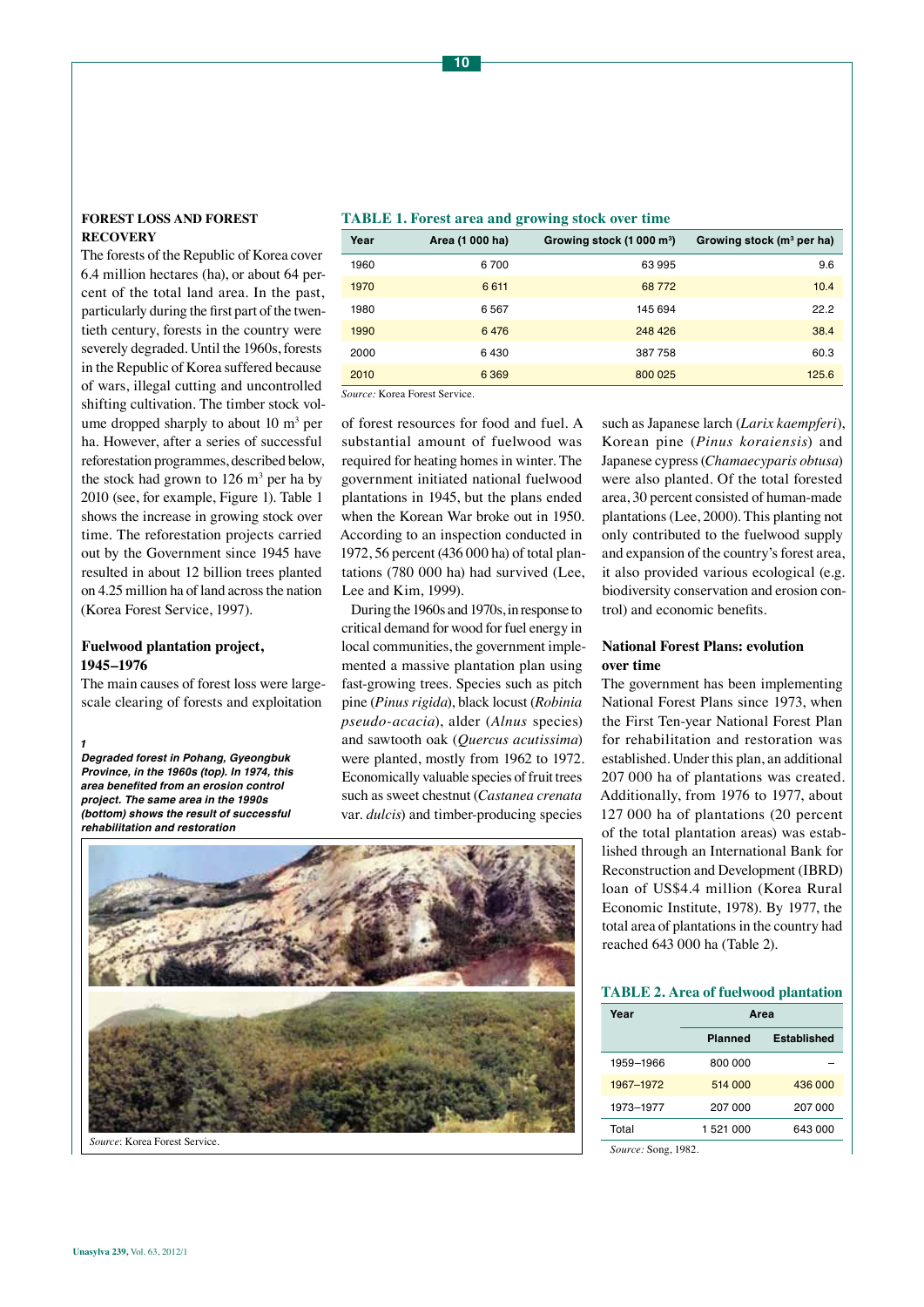*2 "Green growth triangle" foreseen in the "low carbon, green growth" strategy* 

National Forest Plans have been adapted, over time, to reflect changing circumstances. From 1973 to 1987, the government concentrated on the reforestation of degraded forests through the First and Second Tenyear National Forest Plans. From 1988 to 1997, through the Third National Forest Plan, the government focused on the efficient use of forest resources to increase the economic value of forests and to improve public benefits. The Fourth Tenyear National Forest Plan, which was in effect from 1998 to 2007, established a foundation for sustainable forest management by developing a domestic framework and criteria and indicators, as well as by promoting the participation of civil-society organizations in forest management.

### **A new type of National Forest Plan: maximizing forest functions for green growth**

Based on the foundations and frameworks established under the Fourth Plan, the Fifth National Forest Plan (2008–2017) is designed to expand the implementation of sustainable forest management. In particular, the Plan highlights the importance of forest functions, including carbon sinks, in responding to climate change. In implementing the plan, the Korea Forest Service continues to establish a foundation for the



sustainable welfare of society by developing environmental and social resources, and to pursue forest-related industries as a "blue ocean strategy".1

The overall vision of the Fifth Plan is "to realize a green nation with sustainable welfare and growth" by sustainably managing forests as key resources for strengthening the nation's economic development, land conservation and quality of life.

### **Forests and "low carbon, green growth" National strategy**

In 2008, in recognition of the need to ensure sustainable development, the government announced a "low carbon, green

### **Saemaul Undong: reinforcing reforestation**

**The successful reforestation of degraded forest is attributable not only to the massive implementation of forest plans, but also to the initiation of a new community movement called "Saemaul Undong". Launched in 1970 by the president, Saemaul Undong was an effort to modernize the rural economy of the Republic of Korea. Through this movement, the government was able to support human resources by promoting education and conducting training programmes in various parts of the country (Lee and Lee, 2005) to increase the number of forest managers and specialists while boosting reforestation and forest management efforts. Local communities were consulted upon implementation of forest policies, and the need for fuelwood was addressed in rural areas through the implementation of fuelwood plantation projects. Along with these projects, the government provided financial support to local communities through** *forest kyes* **(mutual aid associations).**

growth" strategy as a new vision to guide the nation's long-term development. This strategy contains policy goals to tackle climate change and energy issues, to create new growth engines through investment in environmental sectors, including forests, and to develop an ecological infrastructure (Figure 2). The following year, the Presidential Committee on Green Growth was established, and the National Strategy for Green Growth was released. As a medium-term plan to implement this Strategy, the Five-year Plan for Green Growth was announced and is being implemented by various ministries and offices.

In addition, the Framework Act on Low Carbon, Green Growth, the first law of its kind in the world, was enacted, which laid the foundation for the implementation of relevant policies. This Act enabled comprehensive and systematic approaches towards green growth.

The National Strategy for Green Growth envisages three main objectives and ten policy directions, based on a consensus

<sup>&</sup>lt;sup>1</sup> As used here, a "blue ocean" is a market that is not yet in existence and is therefore not affected by competition. A blue ocean strategy, as set out by Kim and Mauborgne (2005), describes the growth that an entity can generate by creating demand in a new marketplace.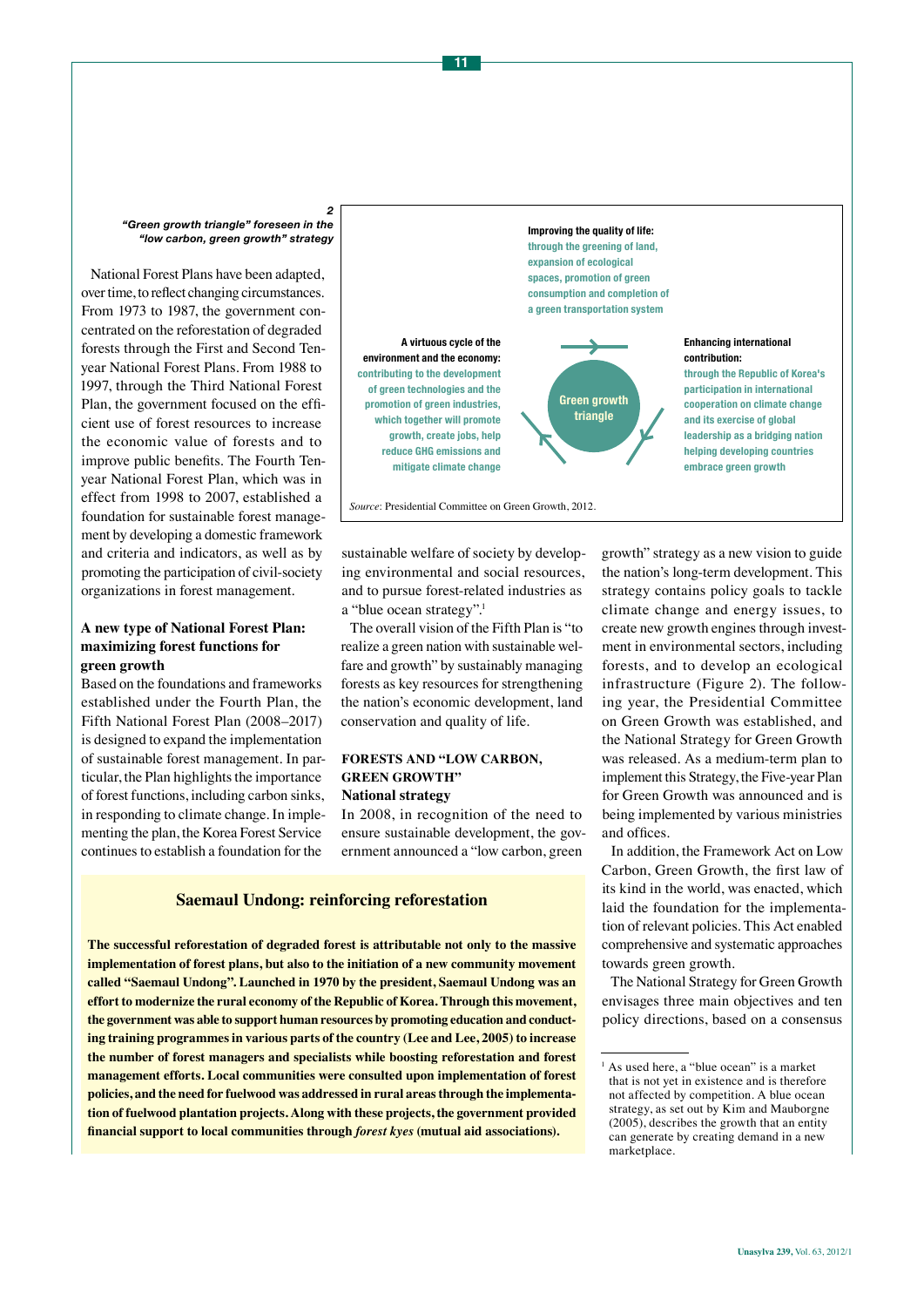

among societal, business, academic and government stakeholders. The three objectives are the mitigation of climate change and the strengthening of the country's energy independence; the creation of new growth engines and improvement of the quality of people's lives; and the enhancement of the Republic of Korea's international contribution.

### **The Five-year Plan for Green Growth of the Korea Forest Service**

The government believes that forests are key resources for green growth. Forests in the Republic of Korea sequestered 41 million tonnes of  $CO<sub>2</sub>$  in 2007, which was equivalent to 66 percent of total carbon emissions in the country (Lee, 2010). To maximize forest value as a key resource, the Korea Forest Service has been working on pursuing green growth through such methods as bioenergy technology development, the conservation of forest resources, offering recreation forests and expanding urban forests, among others. Aside from the development of eco-friendly products, the Korea Forest Service is striving to improve its market competitiveness and to promote the production of high-value forest products like mushrooms, chestnuts, and medicinal plants.

The Korea Forest Service focuses on promoting the systematic implementation of forest conservation and management for the purpose of achieving well-balanced land development and conservation. It also plays a central role in efforts to prevent and mitigate the effects of natural

disasters, including improving ecosystem health and vitality and contributing to public safety and environmental conservation. The Korea Forest Service highlights the recreational and cultural functions of forests to improve the quality of life and the living environment in both urban areas and mountain villages.

In accordance with the Five-year Plan for Green Growth, the Korea Forest Service is pursuing the following forest policies: 1) reinforcement of a carbon cycle economy, with an emphasis on renewable forest resources; 2) conserving and managing forest resources; 3) improving the quality of a "green life"; and 4) sharing experiences and contributing to international dialogue. The next sections discuss these in more detail.

### *Reinforcing an economy based on the carbon cycle, using renewable forest resources*

Since timber and forest biomass, such as wood pellets, are renewable natural resources that function as alternative fuel and carbon sinks, they are considered key resources for addressing climate change (Figure 3). In addition to supporting woodpellet processing plants, wood-pellet boilers will be supplied to a large number of rural households. Biocirculation forests will be developed in areas in which *Pinus rigida* is concentrated. In some 24 villages across the country, timber produced within villages will be used

> *Engraved stone in the Baekdu-daegan Mountains, the Republic of Korea*

*3 Wood pellets (left), a greenhouse heated by a wood-pellet boiler (centre), and the wood-pellet processing plant (right), the Republic of Korea*

to construct low-carbon wooden houses and facilities, creating sustainable villages. Timber supply systems have been constructed to enhance the value added of domestic timber resources, as well as to create new timber demand by developing eco-friendly wooden goods and to foster the forest biomass industry.

### *Conserving and managing forest resources as green assets*

Among the protected areas designated to conserve biodiversity and enhance the functions of forest resources are the Baekdudaegan Mountains, which are considered the backbone of the Korean Peninsula.

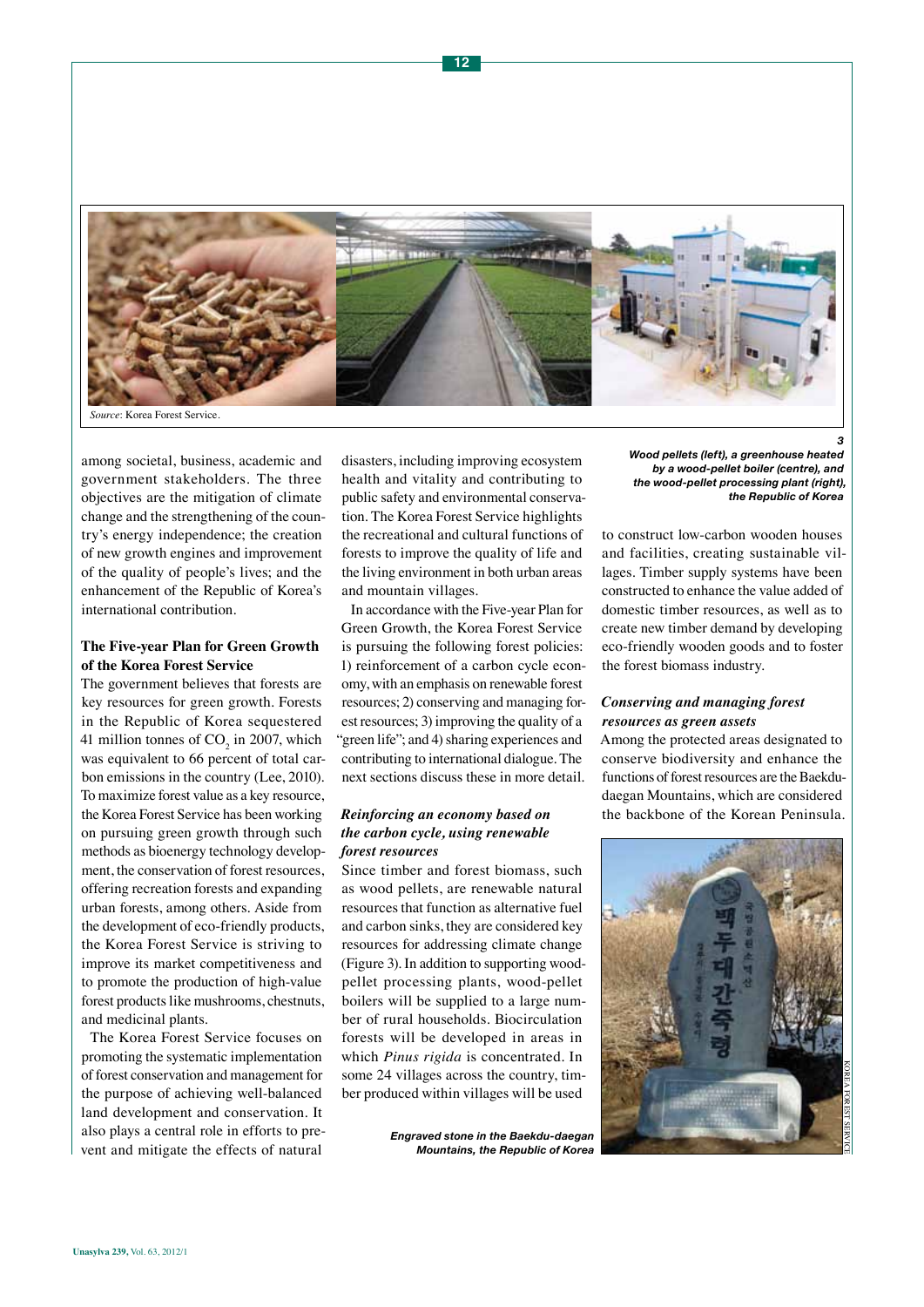habitat for a great variety of flora and fauna and so is at the core of biodiversity conservation. The Act on the Protection of the Baekdu-daegan Mountains was legislated by the government in 2003 to preserve them. Based on the Act, land-development restrictions are placed on protected areas. About 263 000 ha (4 percent of the total forest cover) of protected areas in the country have been designated and classified into core and buffer zones of 170 000 ha and 93 000 ha, respectively (Korea Forest Research Institute, 2003).

As climate change has an impact on various elements that make up the forest ecosystem, capacity-building for adaptation to climate change is emphasized. The Korea Forest Research Institute has designated long-term ecological research sites to monitor the distribution of forest vegetation, changes in biodiversity and physiological reactions. In particular, monitoring

> *A new paradigm for using forests to improve the quality of life*

part of preventive measures against largescale forest fires, landslides and forest pests. A programme of thinning and pruning pine trees contributes to maintaining healthy forests and enhancing their resilience, as well as preventing damage from forest fires.

### *Improving the quality of green life using forest resources*

There is an increasing need for ecofriendly products and lifestyles and renewable energy. As well, the Republic of Korea is facing the challenge of an aging population. Forest resources are starting to be recognized as health assets for the elderly and the young, for healing, and as recreational spaces (Figure 4). According to a survey undertaken by the Korea Forest

## The Baekdu-daegan Mountains are a major range that stretches about 1 400 km from Mount Baekdu in the Democratic People's Republic of Korea to Mount Jiri in the Republic of Korea. The range provides sub-alpine species will be reinforced, as these populations are expected to decrease. In addition, adaptive systems for disaster mitigation and response, as well as vulnerability assessment, are being developed as FAO/FO-7394/Beomtae Kim

**Lilies grow on the forest floor in spring, Republic of Korea**



**From cradle to grave ... life with forests**



*4*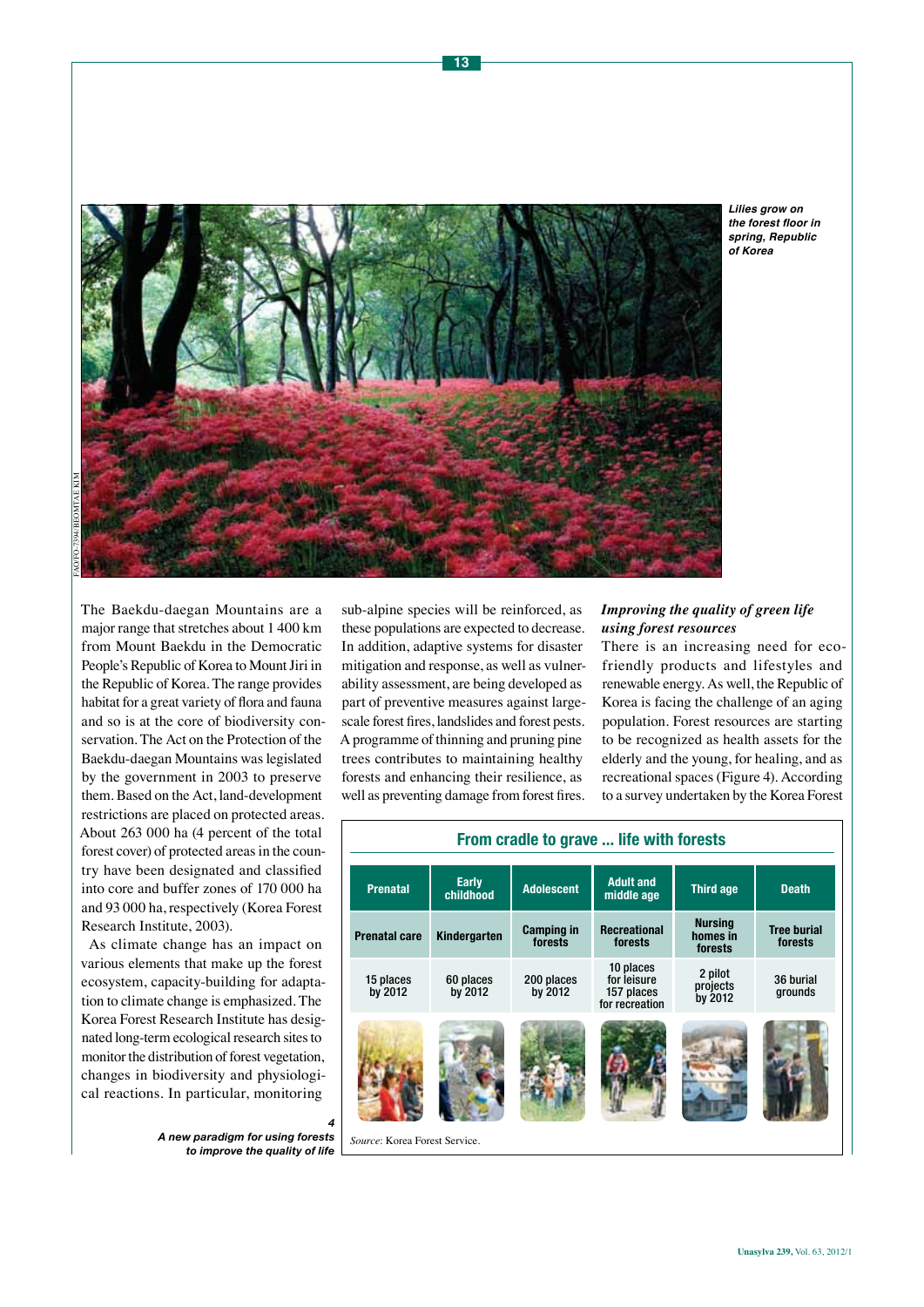

**The Agreement between the Governments of the Member States of ASEAN and the Republic of Korea**  *on Forest*  **Cooperation was signed by foreign ministers during the 19th ASEAN Summit**  *(18 November*  **2011, Bali, Indonesia)**

Service, forests are used by about 20 million mountain hikers each year. Another survey showed that 77 percent of the people polled who were undergoing long-term healthcare prefer to stay in healing places, such as forests, during their continuing care. The Korea Forest Service is therefore establishing green welfare infrastructure, including recreational and healing forests. Currently, seven healing forests are available for short-term stays.

### **International cooperation**

In the 1950s, the Republic of Korea was one of the less developed countries; its per capita national income was US\$67. In half a century, however, the country has achieved democratization, social stability and rapid economic development. It is, at present, the 13th largest economy (by gross domestic product) in the world (IMF, 2011). Overseas assistance such as the IBRD loan and support from the German Government, in particular for the establishment of the Forest Works Training Centre, has contributed to the successful implementation of reforestation projects.

The Government of the Republic of Korea is committed to sharing its reforestation experiences with those countries that are in need of cooperation for green growth. By sharing experiences and technologies with other countries, the Republic

of Korea is now leading some climate change initiatives at an international level. One of these is the establishment of the Asian Forest Cooperation Organization (AFoCO), which will contribute to conserving the global environment, thus boosting global efforts towards achieving green growth. Another was the hosting, in 2011, of the 10th Session of the Conference of the Parties to the United Nations Convention to Combat Desertification (UNCCD COP 10). Both these initiatives are discussed further below.

### **AFoCO: a key engine for green growth in the Republic of Korea and the Asian region**

Through the proclamation of "low carbon, green growth" as a key policy agenda for national development, a move from a conventional approach to economic and industrial development to an environmentally friendly approach to development was initiated. In order to share this vision internationally, the President of the Republic of Korea, Myung-Bak Lee, proposed the establishment of AFoCO during the Association of Southeast Asian Nations (ASEAN)–Republic of Korea Commemorative Summit in June 2009. Greening Asian forests and strengthening cooperation to address emerging forestry issues, including climate change, are the main objectives of this endeavour.

Today, about 20 percent of the world's forest cover is located in Southeast Asia, where an estimated 200 million people rely on forests and their resources (ASEAN, 2011). AFoCO will be an ideal venue for tackling forest-related issues in the region.

After the establishment of AFoCO was proposed, intensive negotiations continued between ASEAN and forestry officials from the Republic of Korea, a process that led to the signing of the Agreement between the Governments of the Member States of the Association of Southeast Asian Nations and the Republic

### **AFoCO**

**Proposed by the Government of the Republic of Korea at the ASEAN– Republic of Korea Commemorative Summit in June 2009, the Asian Forest Cooperation Organization aims to facilitate field-oriented collaborative actions primarily addressing sustainable forest management and climate change issues in the region. Activities will be related to translating sound forest policies and proven technologies into action with a mission to prevent deforestation and to rehabilitate degraded forests.**

**Information on the initiative can be found at: [www.afocosec.org](http://www.afocosec.org).**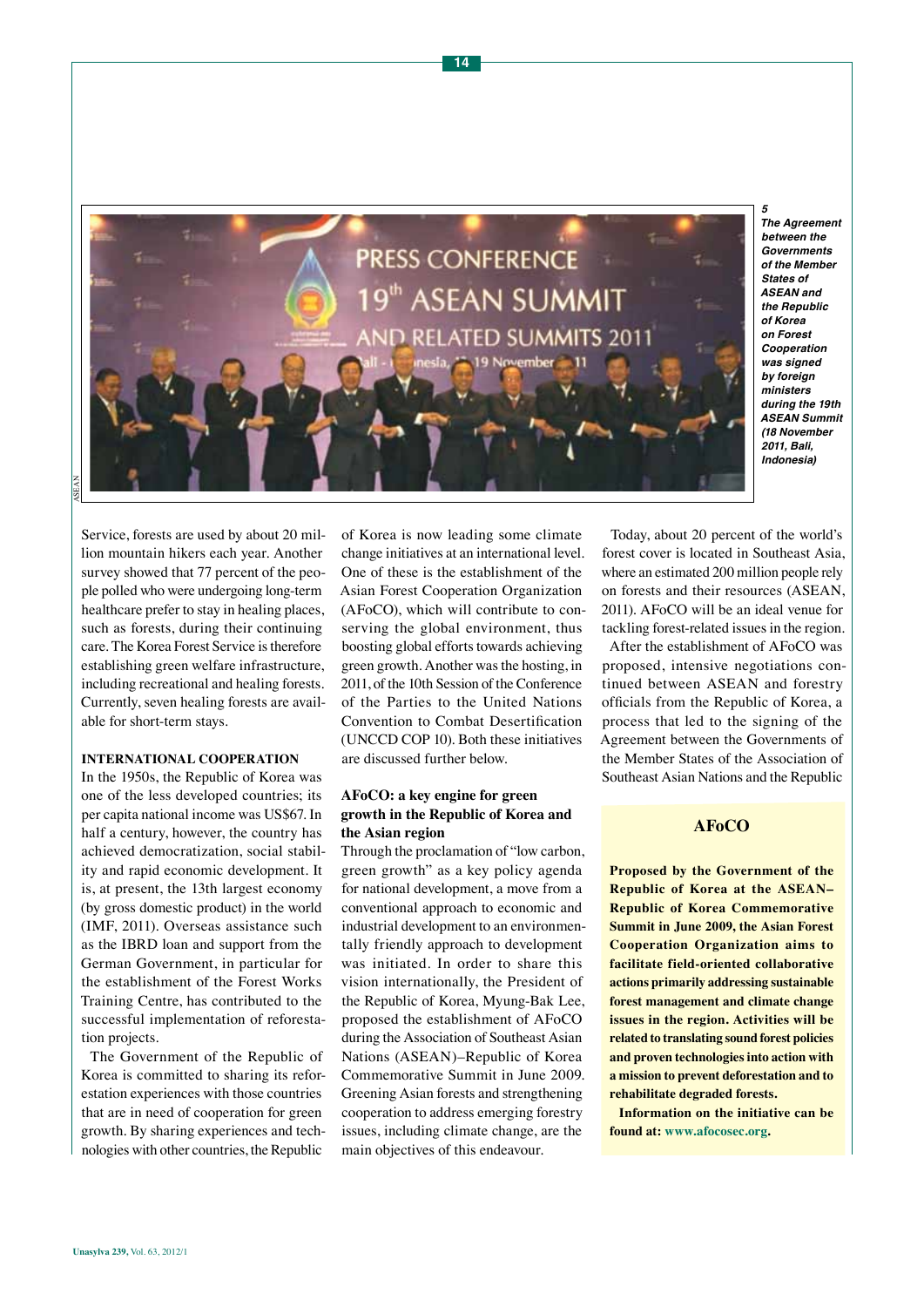of Korea on Forest Cooperation, at the 19th ASEAN Summit, in Bali, Indonesia, in November 2011 (Figure 5). The Agreement represents a milestone in the history of ASEAN–Republic of Korea forest cooperation. The Agreement entered into force on 5 August 2012, which led to the launching of the AFoCO Secretariat in Seoul in September 2012.

In addition to forestry cooperation activities between ASEAN and the Republic of Korea, the Agreement provided a legal platform for dialogue towards the establishment of AFoCO, which is expected to be realized two years from the entry into force of the Agreement. Third-party countries other than the ASEAN Member States and the Republic of Korea are also expected to be involved as members of the Organization.

AFoCO will be established as a legal regional entity under an intergovernmental multilateral arrangement involving ASEAN member states, the Republic of Korea and other Asian countries. The Organization's vision and areas of cooperation are illustrated in Figure 6.

### **UNCCD COP 10 and the Changwon Initiative**

In 2011, the Republic of Korea hosted UNCCD COP 10 in Changwon. During the event, the government proposed the Changwon Initiative, which was welcomed and endorsed by the country Parties. The objective of this initiative is to complement UNCCD's ten-year strategic plan and framework to enhance the implementation of the Convention (2008–2018) through target-setting and the consolidation of effective partnerships. One of the main components of the Changwon Initiative is the Land for Life Award, which is expected to raise awareness of the importance of sustainable land management and encourage cooperation at all levels on initiatives to promote sustainable land management.

Also envisioned in the Changwon Initiative is the establishment of the Greening Drylands Partnership among developing countries. The Partnership seeks to address the mitigation of desertification, land degradation and drought at the global and subregional levels. Activities through the partnership involve promoting

| <b>What we can do through AFoCo</b>                                                                                                                                              |                                                                                                                                                                                                                                     |                                                                                                                                                                                                                                                    |                                                                                                                                                                                                     |  |  |  |  |
|----------------------------------------------------------------------------------------------------------------------------------------------------------------------------------|-------------------------------------------------------------------------------------------------------------------------------------------------------------------------------------------------------------------------------------|----------------------------------------------------------------------------------------------------------------------------------------------------------------------------------------------------------------------------------------------------|-----------------------------------------------------------------------------------------------------------------------------------------------------------------------------------------------------|--|--|--|--|
| <b>Sustainable development for a green Asia</b>                                                                                                                                  |                                                                                                                                                                                                                                     |                                                                                                                                                                                                                                                    |                                                                                                                                                                                                     |  |  |  |  |
|                                                                                                                                                                                  |                                                                                                                                                                                                                                     |                                                                                                                                                                                                                                                    |                                                                                                                                                                                                     |  |  |  |  |
| <b>Forest rehabilitation</b><br>and prevention<br>of forest-related<br>disasters                                                                                                 | <b>Climate change</b><br>mitigation and<br>adaptation                                                                                                                                                                               | <b>Sustainable forest</b><br>management                                                                                                                                                                                                            | <b>Capacity-building</b><br>and transfer of<br>technology                                                                                                                                           |  |  |  |  |
| • Rehabilitate forest<br>ecosystems to<br>prevent calamities<br>• Restore degraded<br>tropical forests<br>and combat<br>desertification in Asia<br>• Prevent forest<br>disasters | • Enhance forest<br>carbon stocks and<br>support initiatives<br>on mitigation and<br>adaptation of impacts<br>of climate change<br>• Support REDD<br>activities<br>• Reinforce sound<br>industrial plantations<br>within the region | • Promote sustainable<br>forest management<br>practices<br>• Encourage<br>sustainable trade of<br>forest products<br>• Protect livelihoods of<br>forest-dependent and<br>indigenous people<br>• Promote community-<br>based forestry<br>activities | • Improve human<br>resource<br>development<br>• Public awareness<br>• Conduct research<br>and development in<br>forest sector<br>• Establish a database<br>for comprehensive<br>information-sharing |  |  |  |  |

### **Changwon Initiative**

**Proposed by the Government of the Republic of Korea at the 10th Session of the Conference of Parties to the United Nations Convention to Combat Desertification in Changwon, Republic of Korea, in 2011, the Changwon Initiative aims to complement the ten-year strategic plan to enhance the implementation of the Convention through target-setting and the consolidation of effective partnerships.** 

**Full documentation on the Changwon Initiative can be found at: [www.unccd.](http://www.unccd.int/ Lists/OfficialDocuments/cop10/misc5rev4eng.pdf) [int/Lists/OfficialDocuments/cop10/](http://www.unccd.int/ Lists/OfficialDocuments/cop10/misc5rev4eng.pdf) [misc5rev4eng.pdf.](http://www.unccd.int/ Lists/OfficialDocuments/cop10/misc5rev4eng.pdf)**

community forestry for enhanced ecosystem services and local livelihoods, improving capacity-building on sustainable land management practices, and aligning with national action programmes. A separate, subregional partnership, the Northeast Asia DLDD (desertification, land degradation and drought) Network, promotes cooperation in controlling and preventing dust and sandstorms, as well as mitigating desertification, land degradation and drought, in the Northeast Asian region.

### **Conclusion**

### **Evolution of National Forest Plans over time**

The Republic of Korea acknowledges that forests are a key resource for the implementation of the government policy on "low carbon, green growth". The government has demonstrated its commitment to the forest sector over the past 60 years, particularly through a series of intensive National Forest Plans, which have evolved over time to reflect changing situations. Whereas the First and Second National Forest Plans focused on rehabilitation

*6 Vision of the Asian Forest Cooperation Organization*